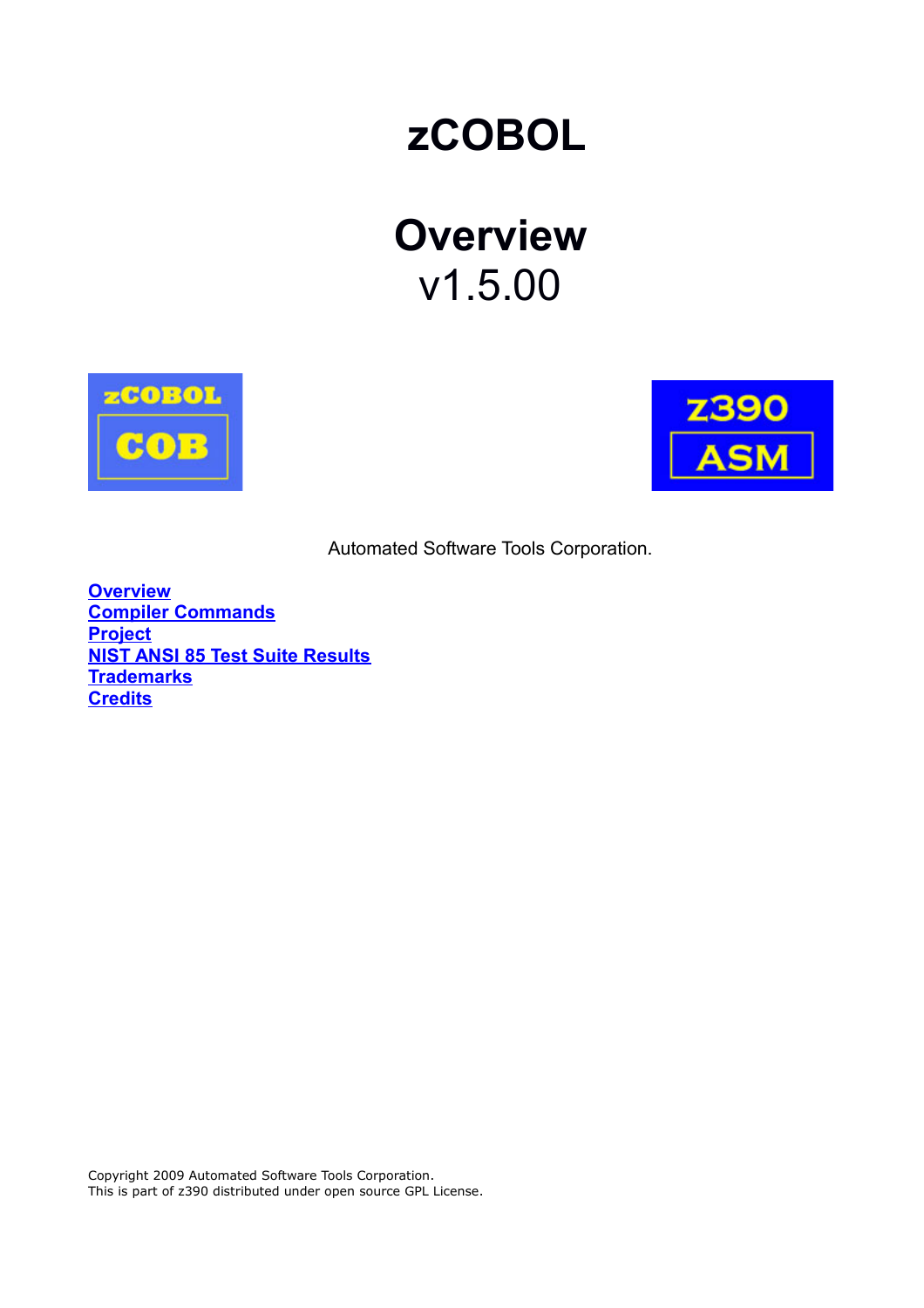# <span id="page-1-0"></span>**zCOBOL Overview**

zCOBOL is an open source portable mainframe COBOL compiler available as part of the z390 open source portable mainframe assembler for Windows or Linux starting with z390 v1.5.00. You can download z390 and zCOBOL in InstallShield format for Windows for file image format for Linux from [www.z390.org.](http://www.z390.org/) You will also need the J2SE Java runtime which you can download from [Sun Developer Network.](http://java.sun.com/javase/downloads/index.jsp) The first release of zCOBOL has been regression tested with J2SE 6 update 12.

Be sure to remove any old obsolete versions of J2SE such as 1.4 or 1.5 which may conflict with the current version. Once you have installed z390 with zCOBOL and J2SE runtime, then you can start the z390 GUI interface or command line interface and enter the following command to compile, link, and execute the COBOL hello world demo on Windows or Linux:

#### ZC390CLG zcobol\demo\HELLO

The zCOBOL compiler has been developed as a new flexible tool for testing and modernizing COBOL applications without requiring rewriting existing programs. With the recent addition of z390 structured conditional macro assembler extensions, the development of zCOBOL became feasible and has evolved rapidly. As the recent article in the z/System Journal titled, "Easy COBOL Modernization for SOA" by L. H. Couch and Charles F. Townsend, November 2008 indicates there is a growing demand for tools such as zCOBOL to help seamlessly bridge legacy and modern IT solutions.

The zCOBOL compiler translates COBOL source language programs into executable code using the following 3 major components:

- The java program zc390.class in z390.jar reads COBOL language source program with file extension CBL and generates a z390 HLASM compatible mainframe assembler source program with MLC extension. Each COBOL verb becomes a macro call opcode and all the words following up to the next verb or period become positional parameters for the macro call. Periods generate a PERIOD macro call to terminate all structures which may be missing the optional END-IF type words. All dashes in words are converted to underscores unless in quotes. The level numbers in data division statements are mapped to WS macro call with level as first positional operand.
- The macros in COBOL verb macro library z390\zcobol\\*.mac parse the parameters for each verb, access global macro symbol table, and call code generation macros to generated executable code. For example the IF macro issues calls to GEN\_COMP macro to generate executable source code to compare two fields, and issues call to GEN\_BC to generate executable source code to branch on condition.
- There are currently 4 optional zCOBOL executable code generation macro libraries:
	- o z390\zcobol\z390 zCOBOL code generation macros for HLASM native z9/10 code
	- o z390\zcobol\java zCOBOL code generation macros for J2SE Java
	- o z390\zcobol\vce zCOBOL code generation macros for MS Visual Express C++

o z390\zcobol\i586 - zCOBOL code generation macros for HLA and MASM native Intel code The z390\zcobol\z390 HLASM code generation library is the primary focus currently. However there is a COBOL demo program z390\zcobol\demo\HELLO.CBL which can be compiled and executed in all 4 different target language environments using the initial zCOBOL release.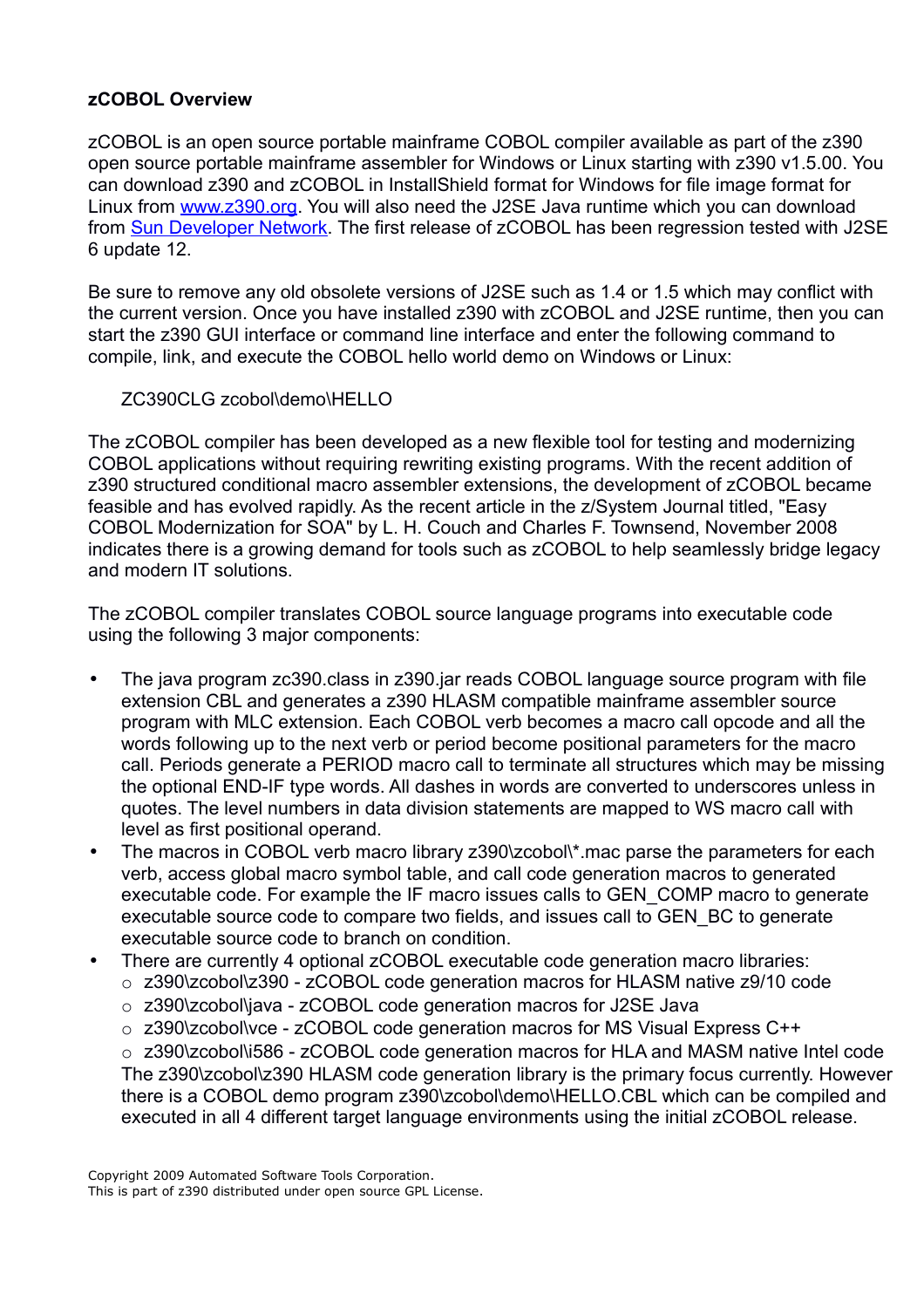Once the z390 HLASM code generation macros are complete and all the [NIST COBOL 1985](http://www.itl.nist.gov/div897/ctg/cobol_form.htm) [standards tests](http://www.itl.nist.gov/div897/ctg/cobol_form.htm) have been completed successfully as a first milestone, then these macros can be copied to the other libraries and modified to replace HLASM source code model statements with the other target language statements.

If you are an assembler or COBOL developer who would like to contribute to the zCOBOL open source project, join the **zCOBOL** group and indicate your specific interests. All users are welcome and are encouraged to submit bug reports and requests for priority on future open source zCOBOL and z390 development.

| ZC390           | translate COBOL CBL source file to macro assembler MLC source file        |  |  |
|-----------------|---------------------------------------------------------------------------|--|--|
| <b>ZC390C</b>   | compile CBL to HLASM BAL and assemble to relocatable object code          |  |  |
| <b>ZC390CL</b>  | compile CBL to HLASM BAL, assemble, and link to z390 load module          |  |  |
| ZC390CLG        | compile CBL to HLASM BAL, assemble, link, and execute z390 load module    |  |  |
| <b>ZCJAVCLG</b> | compile CBL to J2SE java and execute class                                |  |  |
| <b>ZCVCECLG</b> | compile CBL to MS Visual C++, link, and execute exe                       |  |  |
| ZC586CLG        | compile CBL to HLA/ASM, link, and execute exe                             |  |  |
| ZCRT390.BAT     | run zCOBOL to HLASM demos                                                 |  |  |
| ZCRTJAV.BAT     | run zCOBOL to Java demo                                                   |  |  |
| ZCRTVCE.BAT     | run zCOBOL to C++ demo (requires MS Visual Express 2008 install)          |  |  |
| ZCRT586.BAT     | run zCOBOL to HLA/masm demo (requires HLA and MASM installs)              |  |  |
| ZCRTTEST.BAT    | run zCOBOL to HLASM regression tests                                      |  |  |
| ZCRTSAVE.BAT    | save regression test generated files after any changes have been verified |  |  |
|                 |                                                                           |  |  |

#### <span id="page-2-1"></span>**zCOBOL Compiler Commands**

All zCOBOL commands start with ZC and are located in the zcobol\bat directory and the z390 root directory for ease of use. All commands require [z390 v1.5.00+](http://www.z390.org/) and [J2SE 6.0+.](http://java.sun.com/javase/downloads/index.jsp)

# <span id="page-2-0"></span>**zCOBOL Project**

<span id="page-2-2"></span>Have you been bored lately? If you know COBOL and assembler or Java, or C there is a job on the zCOBOL project waiting for you. The pay is poor (\$0) but the self actualization rewards can be very satisfying. And there is always the possibility of future paying jobs helping companies use zCOBOL. Current jobs available include writing COBOL verb macros for currently unsupported verbs including SORT, MERGE. Optimizing the code generation macros to produce more efficient code and optional code based on [zCOBOL options](http://www.zcobol.org/zcobol_options.htm) such as TRUNC, R64, etc. In addition major effort is still required to covert the HLASM code generation macros to generated java, C, or MASM. For COBOL programmers there is the constant need to extend the [zCOBOL regression](#page-2-2) [tests](#page-2-2) written in zCOBOL which verify that zCOBOL statements produce the expected results. And finally there is a need to develop documentation on the zCOBOL project as it evolves.